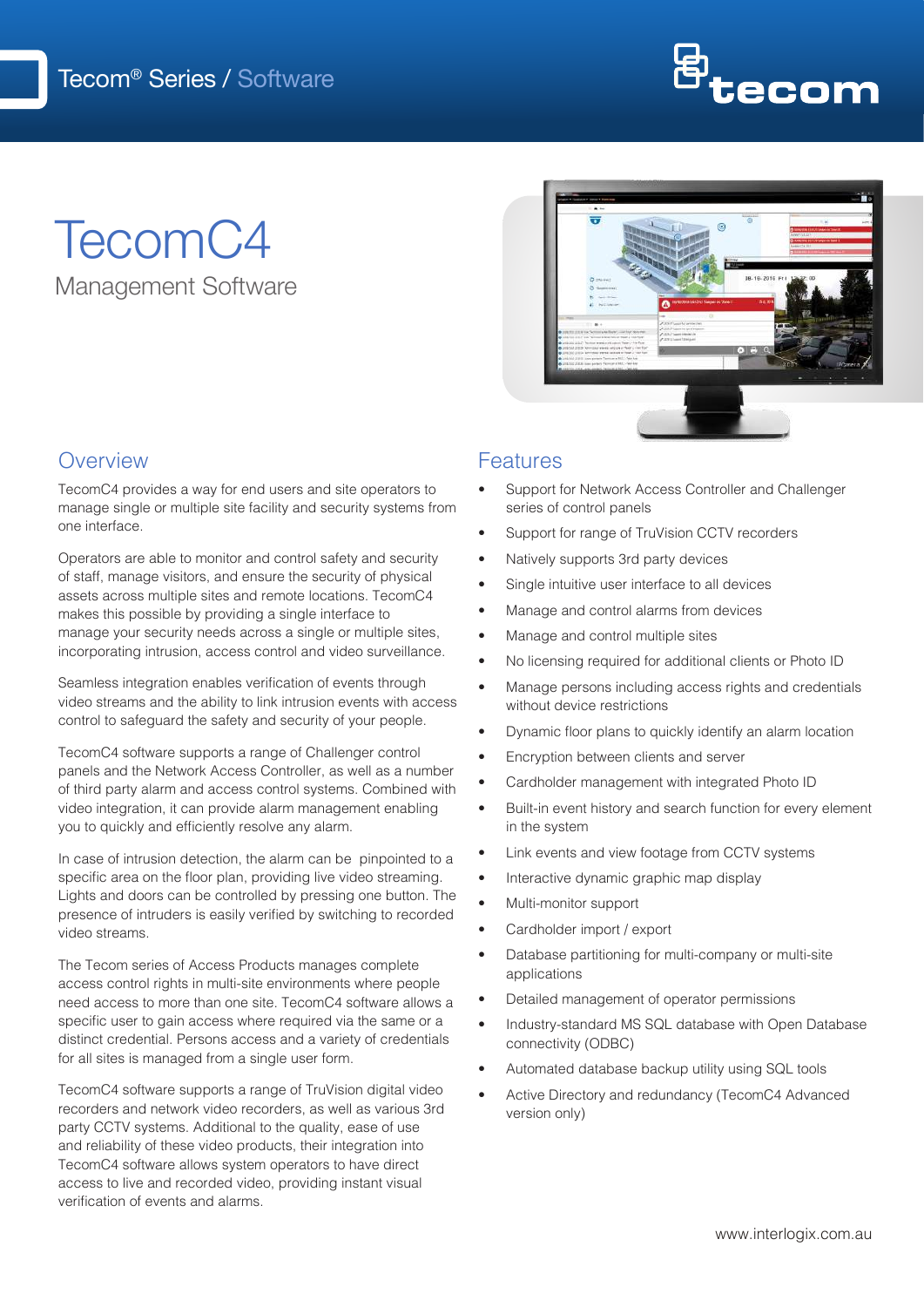# TecomC4 Advanced

TecomC4 Advanced provides even more functionality for your site.

These features are all available in the TecomC4 software and can be accessed easily and conveniently via a simple license update. Better yet, for existing TecomC4 users, there's no need to install a new version of your existing TecomC4 software.

#### Key features

#### Image Monitor

- Enables 'swipe and show' for multiple doors simultaneously
- Last 5 persons per door are visible
- Configurable random selection for alcohol testing
- Manual 'Open door' button for operator override

#### Active Directory

- Provides a connection to external information systems
- Allows exchange of persons information between IS and TecomC4
- Active Directory driver available separately

#### **Redundancy**

- Allows a site to be licensed for 2 servers (primary & backup)
- If primary fails, secondary allows the site to continue working
- SQL database replication ensures up to date information in the event of failover

#### Product comparison matrix

|                                  | <b>TecomC4 Standard</b> | <b>TecomC4 Advanced</b> |
|----------------------------------|-------------------------|-------------------------|
| Multiple clients                 |                         |                         |
| Persons, PhotoID                 |                         |                         |
| <b>Maps</b>                      | ✓                       |                         |
| Hardware devices                 |                         |                         |
| Persons in regions               |                         |                         |
| Visitor management               |                         |                         |
| Image Monitor                    |                         |                         |
| IS Connectors (Active Directory) |                         |                         |
| Redundancy                       |                         |                         |

Refer to the Tecom Compatibility Matrix for a full list of compatible hardware and software. Documentation is available via the resource library at www.interlogix.com.au